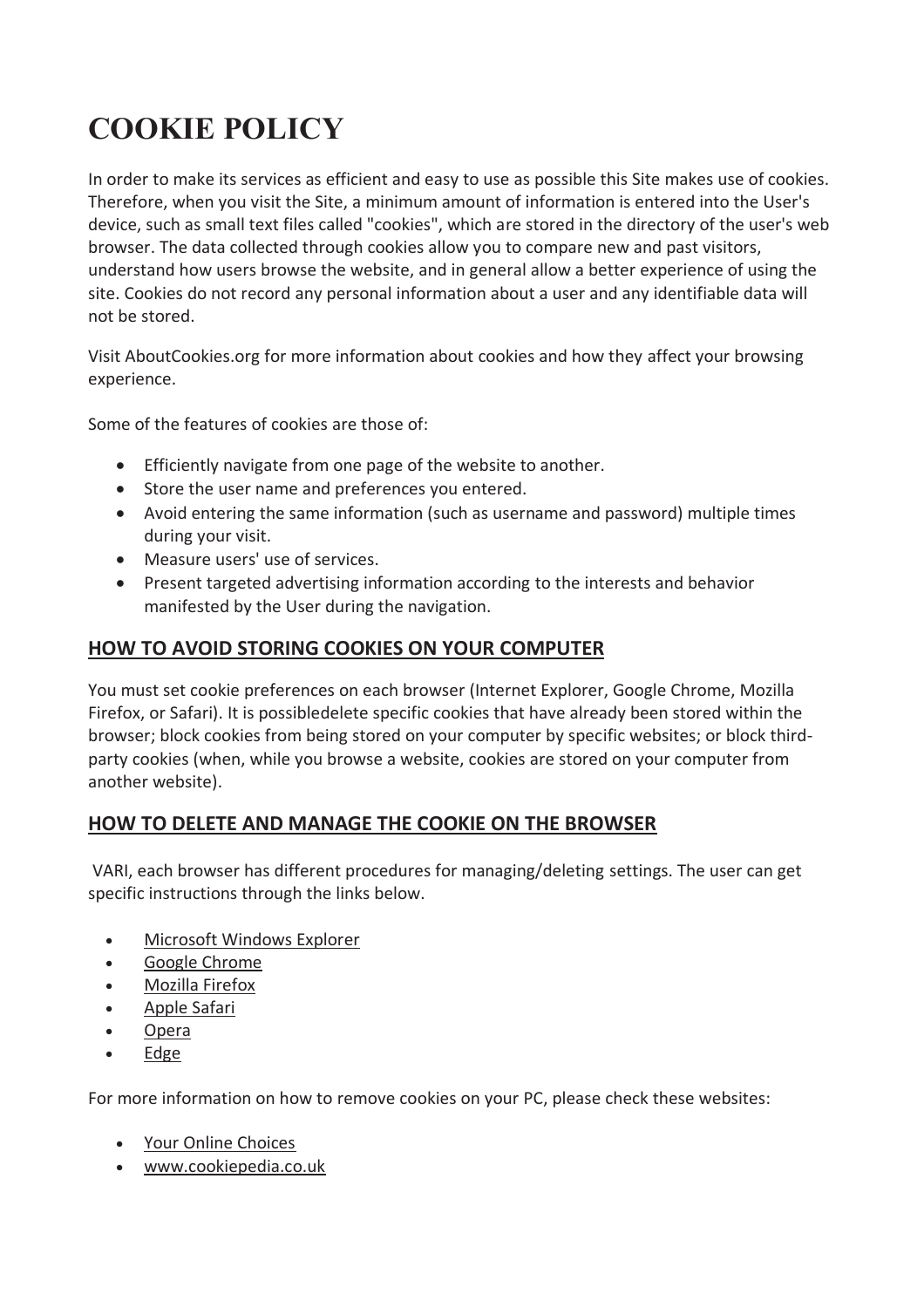# **COOKIE TYPES**

There are various types of cookies. Below are the types of cookies that can be used in the Site with a description of the purpose related to the use.

#### **Technical cookies**

Cookies of this type are required for some areas of the site to function properly. Cookies in this category include both persistent cookies and session cookies. In the absence of such cookies, the site or some portions of it may not work properly. Therefore, they are always used, regardless of user preferences. Cookies in this category are always sent from our domain.

#### **Analytical Cookie**

Cookies of this type are used to collect information about the use of the site. The Owner uses this information for statistical analysis, to improve the site and make it easier to use, as well as to monitor its proper functioning. This type of cookie collects information in FORMA ANONIMA about the activity of users on the site and how they arrived at the Site and the pages visited. Cookies in this category are sent from the Site itself or from thirdparty domains.

This website uses **Google Analytics,** a web analytics service provided by Google, Inc. ("Google"). Google Analytics uses cookies to allow the website to analyze how users use the site. The information generated by the website usage cookie (including your anonymous IP address) will be transmitted and deposited at Google's servers in the United States as indicated in the Statement found at the following link. Google will use this information to review your website usage, report on site activity for website operators, and provide other services related to website activities and internet usage. Google may also transfer this information to third parties where it is required by law or where those third parties withhold that information on behalf of Google. Google will not associate your IP address with any other data owned by Google. To see GoogleInc.'s privacy policy., the independent owner of the processing of data related to the Google Analytics service, please refer to the website.

#### **Cookies on First Part Profilation**

These cookies are used to track a profile related to the customer and customize the display of the site and linked communications to make them more suitable for the user.

*This site does not use first-party profiling cookies*

#### **Cookies for third-party feature integration**

Cookies of this type are used to integrate third-party features into the Site (for example, comment forms or social network icons that allow visitors to share site content). The Owner informs you that by not accepting the installation of these cookies some features of this site may not work correctly. To uninstall this type of cookie you need to contact the third-party site as the holder does not have that data.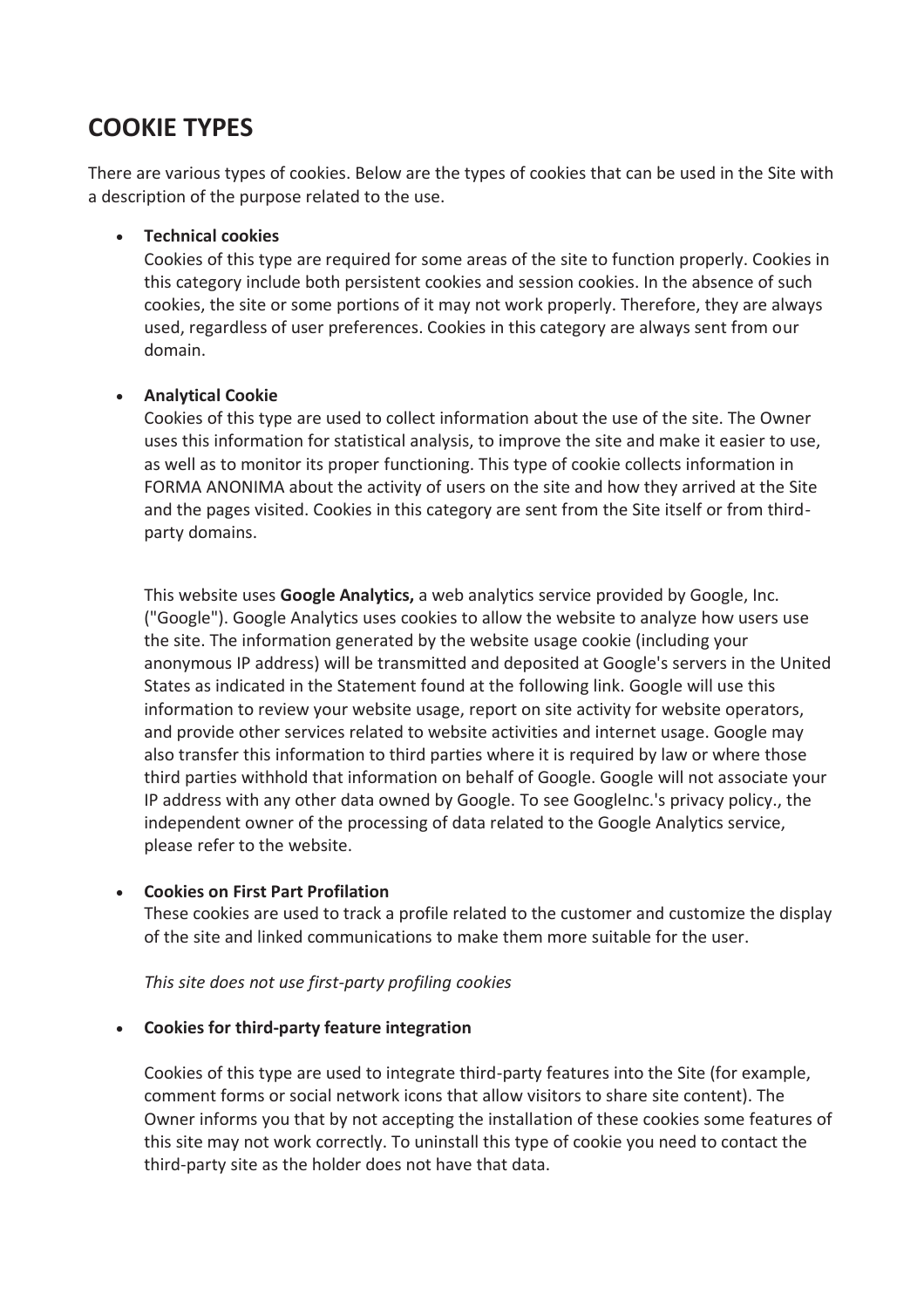Consent to the use of such cookies under Article 122 according to paragraph 19s. 196/2003 is expressed by the settings freely chosen for your browser

To the consent to the use of such cookies is expressed by the person through the individual setting that he has freely chosen for the browser used for navigation on the site, while remaining the user's ability to communicate at all times to the Owner.

Social buttons are those particular "buttons" present on the site that depict social network icons (example, Facebook and Twitter) and allow users who are browsing to interact with a "click" directly with social platforms. The site incorporates buttons and widgets of Facebook and YouTube,which involve the installation of cookies, even profiling, of so-called Social. For more information, including on disabling these cookies, please refer to the following links:

**The personal Facebook page** button **(Facebook, Inc.)**

Privacy Policy - Cookie Policy

**The personal Instagram page** button **(Facebook, Inc.)**

Privacy Policy

**Youtube, video and link tol channele (Google Inc.):**

Cookie Policy

- **Google AdSense (Google Inc.)** Privacy Policy
- **LinkedIn (Google Inc.)** Privacy Policy

# **DATA CONTROLLER**

#### **Rotella Andrea, resident** in Albavilla 22031**, via delle Grigne 9B**

You are invited to contact the Owner for any clarification and in-depth information regarding the policy on cookies and the processing of personal data.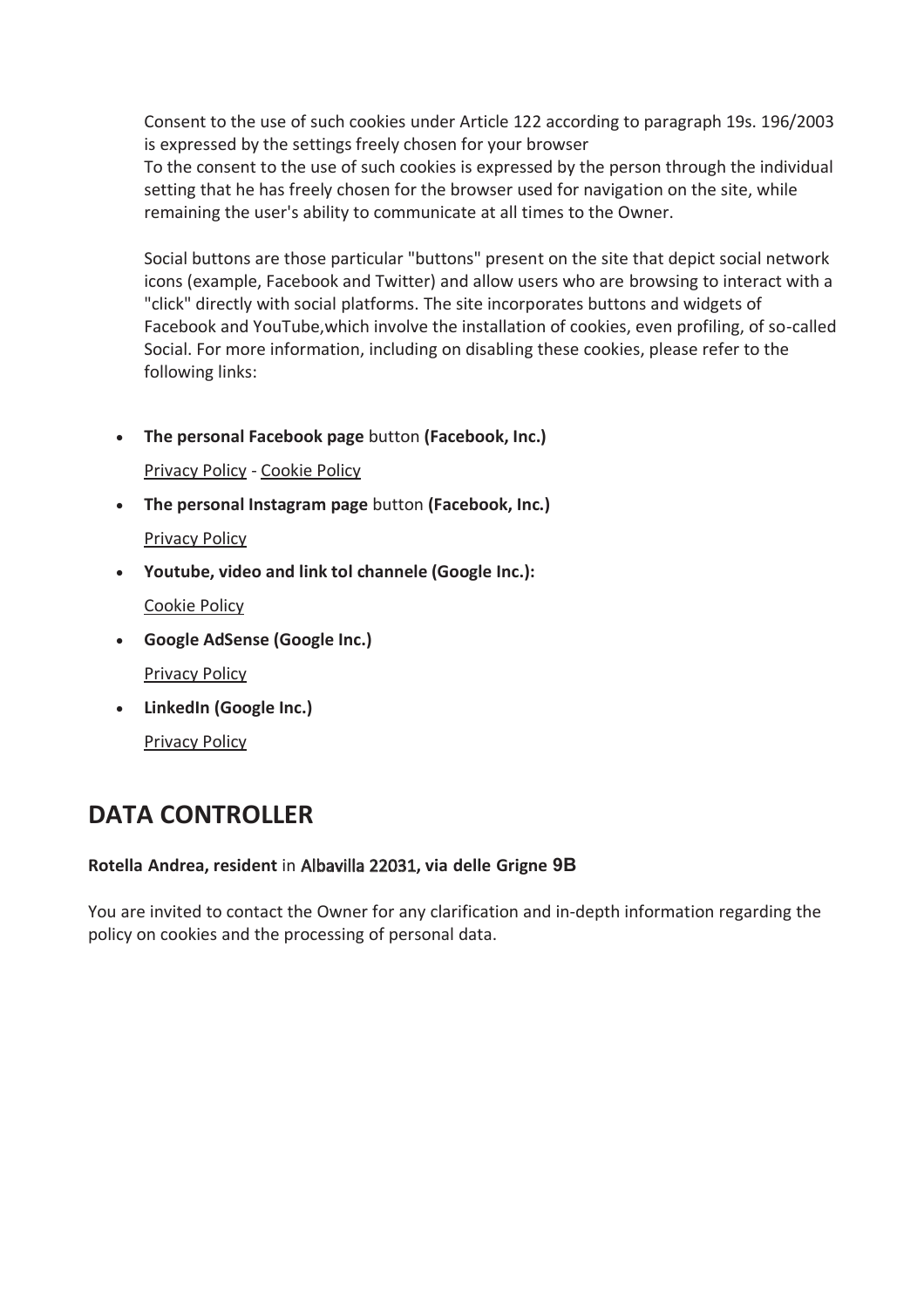# **PRIVACY POLICY**

This section contains information about how to manage Gymansio in relation to user data. This value under D. Lsg 196/2003 and Article 13 of European Regulation 679/2016 (GDPR) for persons interacting with Gymansio can be reached at:

www.gymnasio.it

#### **PROCESSED DATA**

Like all websites, this site uses log files that store information collected in an automated way during user visits. The information may be as follows:

- Internet protocol (IP) address;
- The type of browser and parameters of the device used to connect to the site;
- Internet service provider name(ISP);
- Visit date and time;
- The visitor's source web page (referral) and exit;
- The number of click.

This information is treated in an automated form and collected in an aggregated form only in order to verify the proper functioning of the site, for security reasons and for the legitimate interests of the owner provided by the Legislation.

For security purposes (spam filters, firewalls, virus detection) automatically recorded data may also include personal data such as address IP, which could be used, in accordance with applicable laws in this matter, in order to block attempts to damage the site itself or to cause harm to other users, or otherwise malicious activities or constitutes a crime. This data is never used for the identification or profiling of the user, but only for the protection of the site and its users and from the rightful interests of the Owner to the processing of the data.

With the use or consultation of this site, visitors and users explicitly approve of this privacy and agree to the treatment of their personals in relation to the following methods and purposes, including the possible dissemination to third party if necessary for the provision of a service. Providing data and thus consenting to data collection and processing is optional but denying consent may result in the inability to provide certain services and the site browsing experience may be compromised.

Consent to the use of your data for marketing and/or advertising purposes (sending e-mails and/or communications with advertising offers) is optional and requires you, in addition to the provision of your personal data also explicit request by means of opt-in function on this website.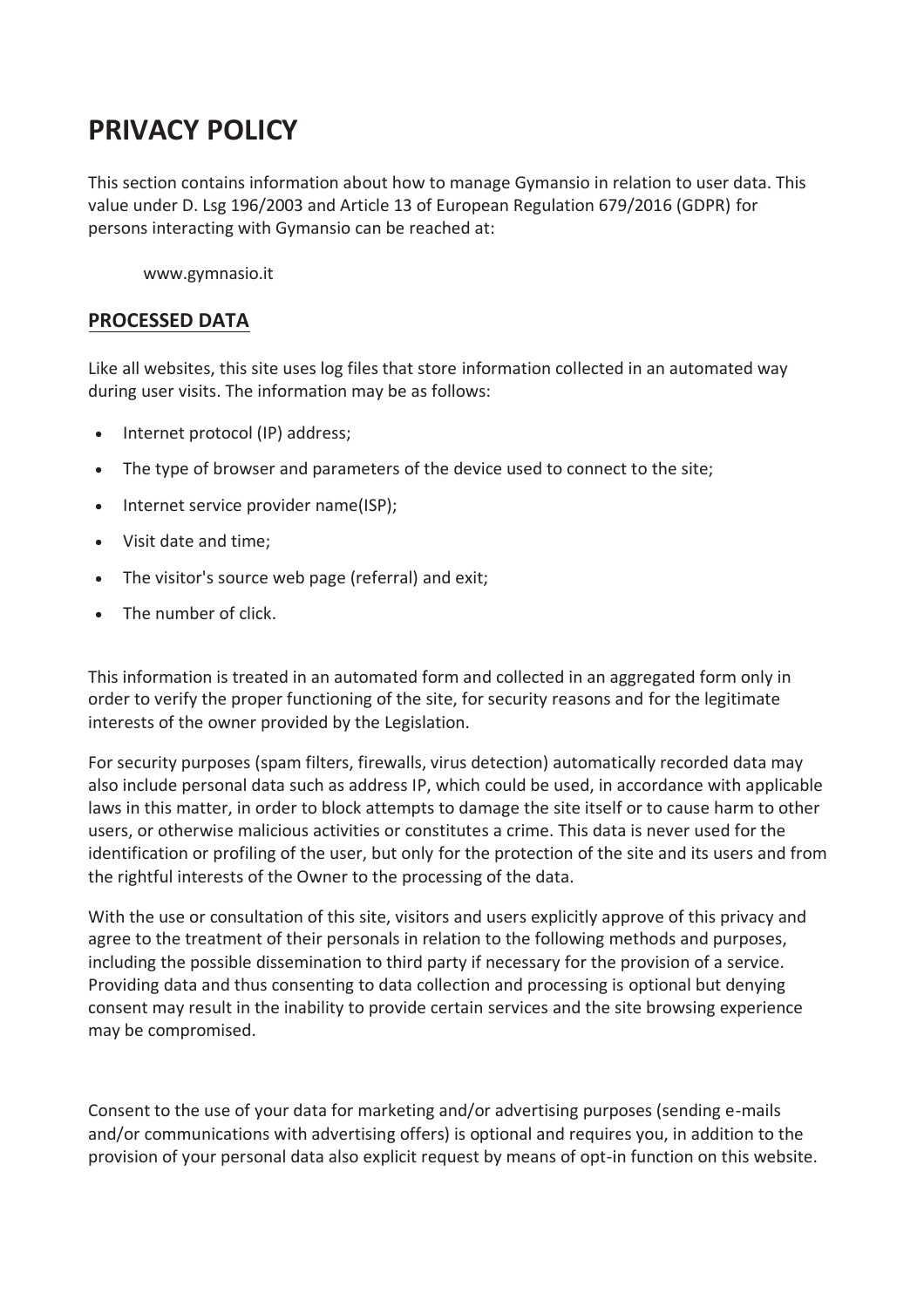# **FINALITY, MODE AND LEGAL BASES OF DATA**

This privacy policy applies only to the online activities of this site and is valid for visitors/users of the site. It does not apply to information collected through channels other than this website. The purpose of the privacy policy is to provide maximum transparency regarding the information that the site collects and how it uses it.

Your personal data will be processed solely for the strictly related, instrumental and necessary purposes for the fulfillment of obligations relating to our relations with our company, in particular:

The processing of personal data is carried out by means of the operations indicated in D.lgs 196/2003 and art. 4 n. 2) GDPR and precisely: collection, registration, organization, retention, consultation, processing, modification, selection, extraction, comparison, use, interconnection, blocking, communication, deletion and distribution.

The data will not be profiled or the subject of automated decision-making processes.

The data received will be used only for the provision of the requested service and for the only time required to provide the service.

#### **DATA PROCESSING LOCATION**

The processing of personal data will be carried out through the computer media of the owner, manager/managers at the headquarters of gymnasio.it in via delle Grigne, Albavilla CO

The data will be stored with the data holder and those responsible for processing the data it designates. In any case, your personal data will be stored and processed within the borders of the European Economic Area.

Thecase of your giving comments and/or personal data for the request of information and/or specific services requested by you (for example and not exhaustive request for business information, registration to our portal, subscription to our newsletter), this data is understood to be voluntarily provided by you at the time of the service. By entering a comment or other information, you expressly accept this privacy policy,

This website may deal with some of the personal data in accordance with the legitimate interests of the holder of the treatment as provided in D.lgs 196/2003 and art. 6 of the European Regulation 679/2006.

The information that users of the site will consider making public through the services and tools made available to them, are provided by the user knowingly and voluntarily, exempting this site from any responsibility in this regard. violations of the law. It is up to you to verify that you have permissions to enter personal data from third parties or content protected by national and international rules.

The data collected by the site during its operation is used exclusively for the purposes mentioned above and stored for the time strictly necessary to carry out the precise activities. In any case, the data collected by the site will never be provided to third parties, for any reason, unless it is a legitimate request from the judicial authority and in the only cases provided by the law.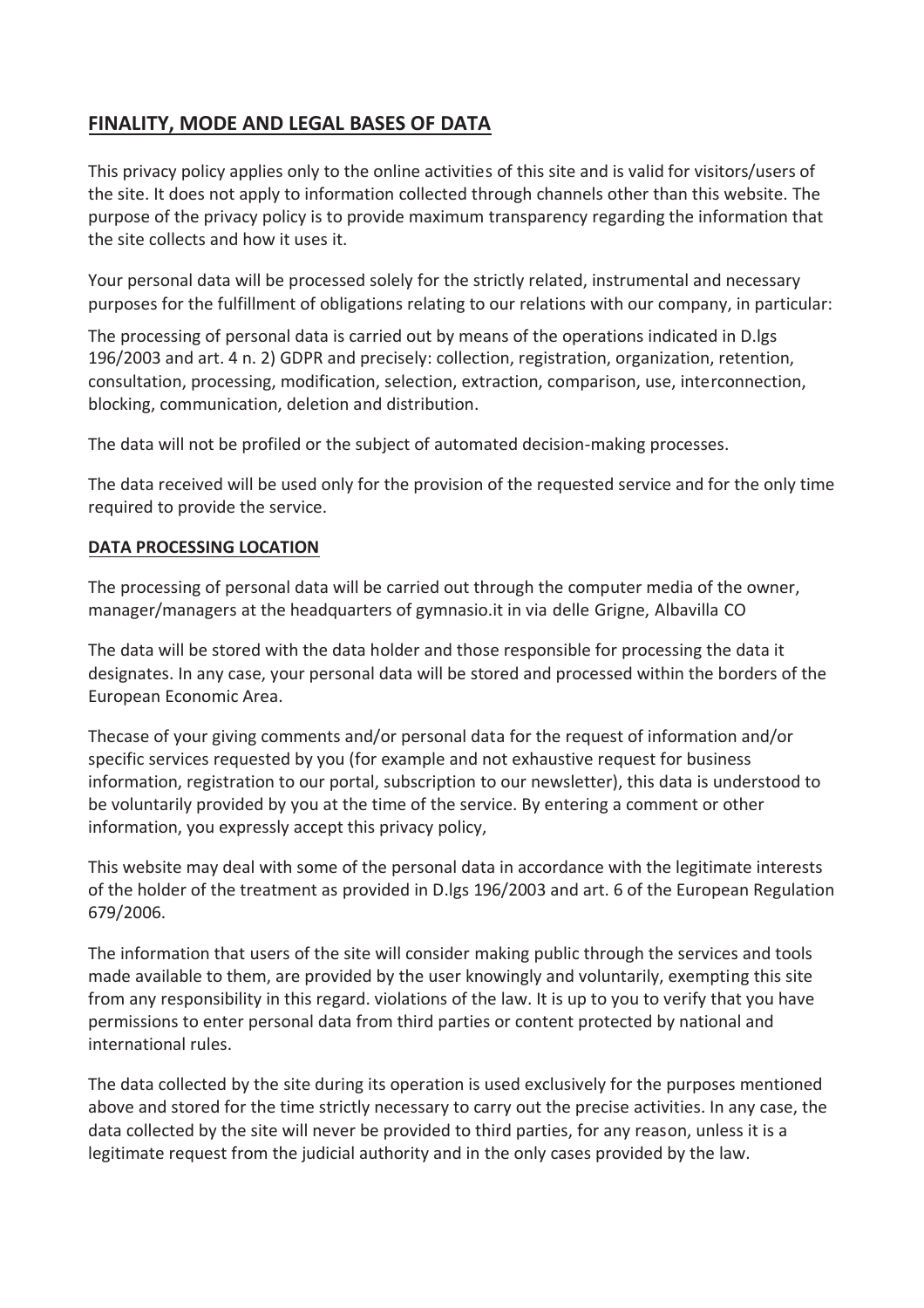### **TIMEAND AND TERMS**

The holder, managers and persons authorized for processing (in charge) will withhold personal data for as long as it takes to fulfill the above purposes, and in any case, for nomore than 10 years after termination of the relationship where provided or returned necessary by current regulations.

### **DATA COMUNICATION AND SPREAD**

Your personal data, for the purposes of the execution of the contract or the services you requested and for the purposes mentioned above, may be disclosed:

- To all individuals and legal entities (but not limited to legal, administrative, tax, courier and shippers, IT consultants, suppliers,etc.) in cases where communication is necessary for the purposes outlined above;
- To banks for the management of receipts and payments;
- To factoring companies or receivables;
- To our employees who are specially assigned and in the context of their duties;

#### **5- Rights of the person concerned**

By writing to info@gymnasio. it any time you will be able to exercise your rights to the holder of the treatment under the European Regulation 679 /2016 , which for your convenience we reproduce.

The person concerned has the right to obtain confirmation of the existence and/or whether or not the processing of personal data concerning him is ongoing, even if it is not yet recorded, as well as their communication in an intelligible form.

You have the right to obtain the following indication:

- The origin of the personal data (particularly where it is not collected from the person concerned and, in the case of the transfer of data to a third country, the existence of adequate guarantees of Article 46 of the Regulation);
- The purpose and manner of treatment;
- The logic applied in the case of treatment carried out with the help of electronic instruments;
- The identifying extremes of the Owner, the managers and the designated representative;
- Individuals or categories of persons to whom personal data may be disclosed or who may become aware of it as a designated representative in the territory of the state, of authorized managers or persons;
- The categories of personal data being processed;
- The retention period of data or criteria to determine this period;
- The existence of automated decision-making processes, with particular regard to profiling, and the logistics applied to them;
- The right to obtain a copy of the personal data being processed;

He also has the right to obtain:

The update, the adjustment or, when it has interest, the integration of the data;